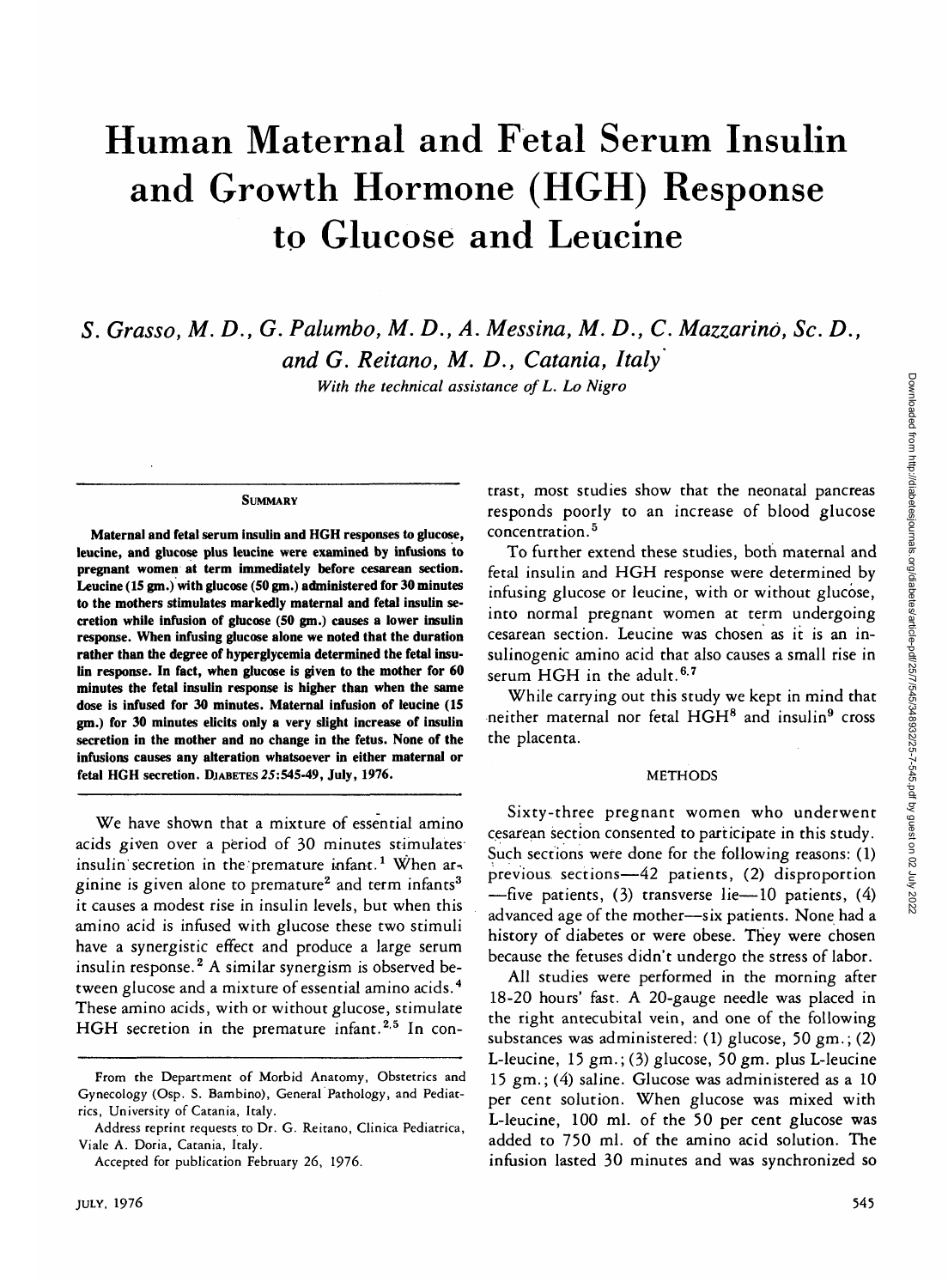that birth occurred 10 minutes after it ended. In nine patients the administration of glucose lasted 60 minutes, and in 10 others saline was infused for the same duration as a control. None of the mothers or the newborns suffered any ill-effect from the infusion of these substances. Maternal venous blood samples were taken at 0 and 30 minutes, and at 60 minutes from those infused for that length of time. Maternal venous and fetal umbilical mixed blood samples were obtained simultaneously at delivery.

All mothers received the premedication of atropine and promethazine. Anesthesia was induced by thiopenthal sodium and maintained by 50 per cent nitrous oxide and 50 per cent oxygen and succinylcholine.

Blood glucose was determined by a glucose oxidase method. Serum insulin and HGH were determined in triplicate by radioimmunoassay methods.<sup>10,11</sup>

### RESULTS

*Effects of maternal infusion of saline or leucine (15 gm.) for 30 minutes on mother and fetus* (figure 1). After infusion of either saline ( $n=12$ ) or leucine ( $n=4$ ) to the mothers no significant alteration in maternal or fetal glucose levels was noted. While leucine brought about a small rise in the maternal serum insulin at 30 minutes, saline had no effect at all. At delivery, umbilical blood glucose, serum insulin, and HGH were 61  $\pm$  3 mg. per 100 ml. (mean  $\pm$  S.E.M.), 9  $\pm$  2  $\mu$ U. per ml., and 15  $\pm$  2 ng. per ml. in the saline control group;  $70 \pm 2$  mg. per 100 ml.,  $15 \pm 2 \mu U$ . per ml., and  $24 \pm 5$  ng. per ml. in the leucine-infused group. The mean body weight of the infants born to the mothers infused with saline was  $3,445 \pm 150$ gm.; with leucine  $3,405 \pm 25$  gm. In the mothers

infused with saline, blood glucose was  $79 \pm 3$  mg. per 100 ml. at 0 minutes and  $84 \pm 3$  mg. per 100 ml. at 30 minutes, while serum insulin and HGH were respectively  $8 \pm 1 \mu U$ . per ml. and  $6 \pm 0.3$  ng. per ml. at 0 minutes and  $7 \pm 1 \mu U$ . per ml. and  $6 \pm 0.3$ per ml. at 30 minutes. In the mothers infused with leucine, blood glucose was  $82 \pm 5$  mg. per 100 ml. at 0 minutes and  $88 \pm 5$  mg. per 100 ml. at 30 minutes, while serum insulin and HGH were respectively  $9 \pm 2 \mu U$ . per ml. and  $7 \pm 2$  ng. per ml. at 0 minutes and 18  $\pm$  2  $\mu$ U. per ml. and 7  $\pm$  2 ng. per ml. at 30 minutes.

*Effects of maternal infusion of glucose (50 gm.) for 30 minutes on mother and fetus* (figure 1). The fetal and maternal pancreas responded to glucose stimulus with an increase of insulin output. At delivery after this administration of glucose to the mothers  $(n=11)$  the serum insulin was  $26 \pm 6 \mu U$ . per ml., while the blood glucose was  $236 \pm 6$  mg. per 100 ml. in the umbilical blood. This insulin level was significantly higher than that in the control group (p less than 0.01). The fetal serum HGH was  $20 \pm 3$  ng. per ml. and did not differ significantly from that of the control group. The mean body weight of the infants was  $3,385 \pm 123$  gm. At 30 minutes the maternal serum insulin level during the infusion rose from a control level of 9  $\pm$  2 to 70  $\pm$  14  $\mu$ U. per ml., while the blood glucose rose from  $84 \pm 7$  to  $333 \pm 5$  mg. per 100 ml. At delivery maternal serum insulin was 59  $\pm$ 10  $\mu$ U. per ml. and the blood glucose was 293  $\pm$  9 mg. per 100 ml. The serum HGH was  $6 \pm 0.5$  ng. per ml. at 0 minutes and  $6 \pm 0.5$  and  $7 \pm 0.7$  ng. per ml. at 30 minutes and at delivery, respectively.

*Effects of maternal infusion of glucose (50 gm.) with leucine (15 gm.) for 30 minutes on mother and fetus* (figure 1). A potent stimulus of fetal and maternal pancreatic





#### **FIGURE 1**

**Comparison of maternal and fetal blood glucose and serum insulin levels ( ± S.E.M.) in pregnant women at term infused for 30 minutes with saline (** $\blacksquare$  **---** $\blacksquare$ ), **leucine (A—k), glucose (•—0), or glucose in combination with leucine (0—0).**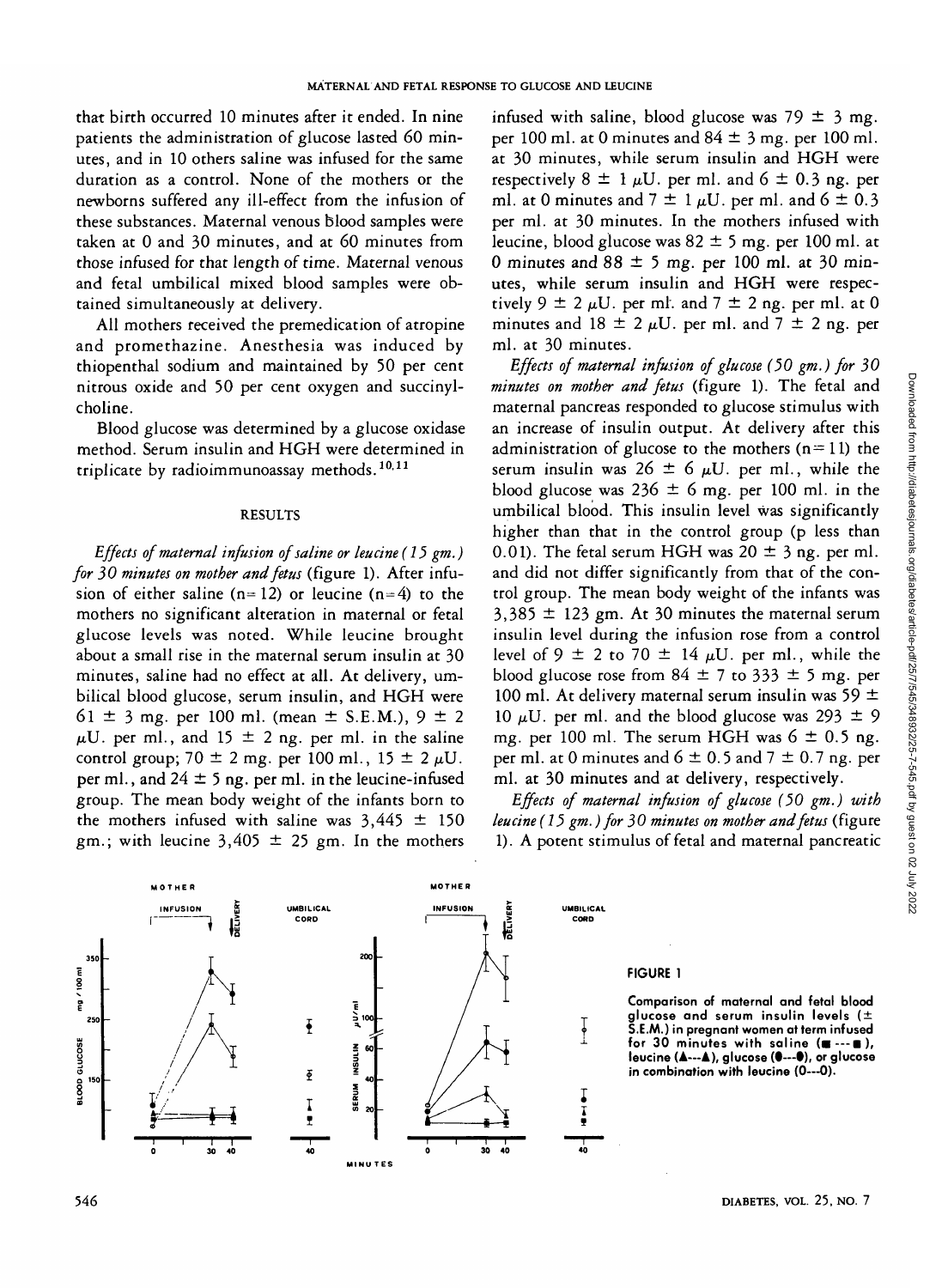insulin secretion followed the maternal infusion of glucose in combination with leucine  $(n=17)$ . At delivery our results showed that the serum insulin was  $88 \pm 15$  µU. per ml. and the blood glucose was 157  $\pm$  5 mg. per 100 ml. in the umbilical blood. This insulin value was significantly higher than that in fetuses of the mothers receiving glucose alone (p less than 0.01). The serum HGH in the umbilical blood was  $22 \pm 4$  ng. per ml. and did not differ from that of the control group. The mean body weight of the infants was  $3,495 \pm 92$  gm. During the infusion the maternal serum insulin rose from a control level of 16  $\pm$  4 to 202  $\pm$  25  $\mu$ U. per ml. while the blood glucose increased from  $74 \pm 3$  to  $242 \pm 8$  mg. per 100 ml. at 30 minutes. At delivery maternal serum insulin was  $165 \pm 30 \mu U$ . per ml. and blood glucose was 187  $\pm$ 7 mg. per 100 ml. The serum HGH was  $8 \pm 0.6$  ng. per ml. at 0 minutes and  $8 \pm 0.6$  and  $9 \pm 0.8$  ng. per ml. at 60 minutes and at delivery, respectively.

*Effects of maternal infusion of glucose (50 gm.) or saline for 60 minutes on mother and fetus* (figure 2). On infusion of 50 gm. of glucose for 60 minutes, a high fetal insulin response was seen. In fact, in the umbilical blood the serum insulin was  $46 \pm 8$   $\mu$ U. per ml. while the blood glucose was  $187 \pm 13$  mg. per 100 ml. Although this mean serum insulin level was lower than that in the fetuses of the mothers receiving glucose plus leucine for 30 minutes, there was no statistical difference. However, this insulin value was significantly higher than seen when the same amount of glucose was infused for 30 minutes (p less than 0.05) while the blood glucose was lower (p less than 0.01). The serum HGH in the umbilical blood was  $23 \pm 4$ ng. per ml. and did not differ from that in the control group. The mean body weight of the infants was  $3,340 \pm 113$  gm. During the infusion the maternal serum insulin level rose from a control level of  $17 \pm 3$ to 82  $\pm$  13  $\mu$ U. per ml. while the blood glucose increased from 77  $\pm$  3 to 237  $\pm$  9 mg. per 100 ml. at 60 minutes. At delivery maternal serum insulin was 55  $\pm$  11  $\mu$ U. per ml. and blood glucose was 207  $\pm$ 11 mg. per 100 ml. The serum HGH was  $6 \pm 0.7$  per ml. at 0 minutes and  $6 \pm 0.7$  and  $8 \pm 1$  ng. per ml. at 60 minutes and at delivery, respectively.

The maternal infusion of saline  $(n=10)$  did not cause any significant alteration in blood glucose, serum insulin, and HGH in either mother and fetus. At delivery the umbilical blood glucose, serum insulin, and HGH were  $64 \pm 3$  mg. per ml.,  $12 \pm 2 \mu U$ . per ml., and  $26 \pm 4$  ng. per ml., respectively. The mean body weight of the infants was  $3,290 \pm 127$ gm. The maternal blood glucose was  $72 \pm 3$  mg. per



**FIG. 2. Comparison of maternal and fetal blood glucose and serum insulin levels ( ± S.E.AA.) in pregnant women at term** infused for 60 minutes with saline (0---0) or glucose (0---0).

100 ml. at 0 minutes and  $82 \pm 4$  mg. per 100 ml. at 60 minutes. Serum insulin and HGH were, respectively,  $16 \pm 3 \mu U$ . per ml. and  $7 \pm 0.5$  ng. per ml. at 0 minutes and  $13 \pm 2 \mu U$ . per ml. and  $7 \pm 0.4$  ng. per ml. at 60 minutes.

#### DISCUSSION

The present data provide evidence that leucine with glucose administered to pregnant women at term, immediately before cesarean section, is a potent stimulus of maternal and fetal insulin secretion. After administering glucose the insulin response is lower in both. Our dose of leucine alone causes only a very slight increase of insulin secretion in the mother and no change in the fetus. None of the infusions cause any alteration whatsoever in either maternal or fetal HGH levels.

The question of whether there are any changes in the pattern of insulin and HGH release during pregnancy has been investigated by several authors. It has been reported that the plasma insulin response to an intravenous glucose load augments during the last 18 weeks of pregnancy<sup>12,13</sup> The infusion of arginine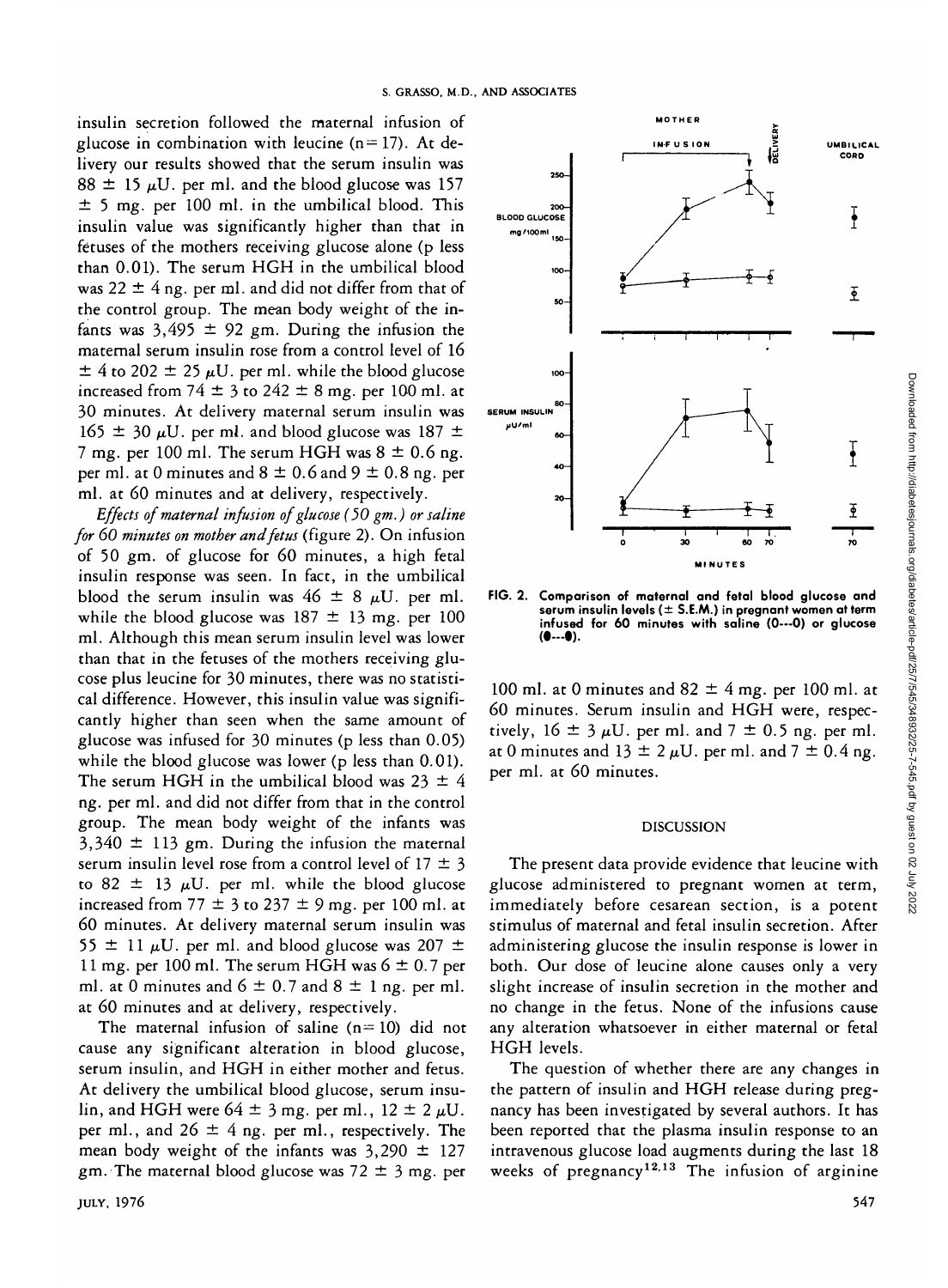causes an attenuated insulin response in early pregnancy that improves as term approaches,<sup>14</sup> while the ingestion of leucine elicits a rise in plasma insulin concentration similar to that found in nonpregnant women.<sup>15</sup> As in normal subjects,<sup>16</sup> the simultaneous administration of glucose and leucine to our patients causes an increase in serum insulin greater than does the separate infusion of these substances. The higher levels of serum insulin observed during the administration of the glucose-leucine mixture are not the result of a greater increase in blood glucose. In fact, during the infusion of the glucose-amino acid mixture, the blood glucose levels are lower than when glucose is infused alone.

The absence of HGH response to the leucine with glucose infusion in our pregnant women was foreseen. In normal subjects, the release of this hormone induced by the intravenous infusion of essential amino acids is suppressed by the administration of glucose.<sup>17</sup> In our patients, when leucine is given alone, the dose is probably too small to cause any alteration in HGH secretion, and, moreover, no increase was noted because our studies lasted only 40 minutes. It is known that the increase in HGH release in normal subjects is seen after 60 minutes.<sup>7</sup> Futhermore, pregnant women show a sluggish HGH secretory response to most stimuli in the last trimester of pregnancy.<sup>14,18</sup>

Previous studies have demonstrated that early in pregnancy (13 to 26 weeks' gestation) fetal insulin response to maternal hyperglycemia is negligible.  $9.19$ By term the fetus in utero is capable of responding to maternal hyperglycemia with an elevation of serum insulin, though the responses are attenuated compared with those of adults.<sup>20</sup> In the present study we noted that the duration, rather than the degree of hyperglycemia, determined the fetal insulin response. In fact, when glucose is given to the mother for 60 minutes, the fetal insulin response is higher, despite the lower blood glucose, than when the same dose is infused for 30 minutes. After giving a rapid glucose infusion to normal women in labor, Cordero et al.<sup>21</sup> observed an increase in fetal blood glucose that declined slowly, and a delayed increase in serum insulin. The highest insulin values are reached approximately 60 minutes after the glucose peak. This has been reported by other authors.<sup>22,23</sup> Apparently the normal fetus adapts to a rapid increment in its blood glucose level with a gradual increase in insulin secretion.

The administration of glucose with leucine to our pregnant women provokes an even greater fetal insulin response. However, it must be underlined that, even if the mean fetal serum insulin level following a 60-minute maternal infusion of glucose was lower

than that in fetuses of the mothers receiving glucose plus leucine, it was not statistically different.

The data concerning the role of amino acids on insulin and HGH secretion in the fetus are conflicting. It has been reported that isolated human fetal pancreatic tissue from 14 to 20 weeks of gestation releases insulin when incubated with leucine or arginine but not with glucose.<sup>24</sup> Mintz et al.<sup>25</sup> on infusing monkey fetuses observed that a mixture of essential amino acids causes an increase of insulin secretion, while arginine and glucose do not. The infusion of arginine to pregnant women early in gestation or at term during active labor does not cause any significant serum insulin rise in their fetuses.<sup>26</sup> Contrastingly, studies have shown that the infusion of this amino acid to pregnant women at term prior to the onset of labor provokes a small but significant increase in fetal make presence a management and insurance in real ineffective stimulant of insulin secretion.<sup>28</sup> Comparisons between our data and those of the literature are difficult to draw. This could be due to the different technics of studying insulin release in the fetus and/or the selection of the amino acid used. In fact, it is known that the mechanism by which leucine induces insulin release from the pancreatic islets differs from that of other essential amino acids.<sup>29</sup> In the premature infant it has been shown that glucose and amino acids are synergistic in their insulin-stimulatory action.<sup>4</sup> are synergistic in their msunn-stimulatory action.<br>Hopkins et al. <sup>30,31</sup> on studying placental transport of free amino acids in animals have demonstrated that the branched-chain neutral amino acids, such as leucine, belonging to the "L-preferring" group of Christensen are the most readily transported across the placental membranes.

HGH is present in the human fetus at an early stage of gestation, and high levels of this hormone in the fetus and newborn have been reported.<sup>32</sup> At term following maternal glucose infusion, a fall in fetal plasma HGH has been shown by some authors,  $28,33$ while the administration of arginine provokes a small rise in the secretion of this hormone in some fetuses.<sup>28</sup> The plasma HGH concentration of fetal monkeys does not change in response to glucose or arginine.<sup>34</sup> In our studies no appreciable alteration has been noted after any of our infusions. It should be pointed out that HGH is extremely variable in the fetus and that in our control groups it ranged from 5 to 51 ng. per ml. Conclusions must be guarded owing to this liability.

As our studies were carried out on pregnant women after a long fast, we do not know what effect this has on fetal insulin and HGH secretion. However, it could be suggested that some amino acids, such as leucine, with glucose may contribute to the regulation